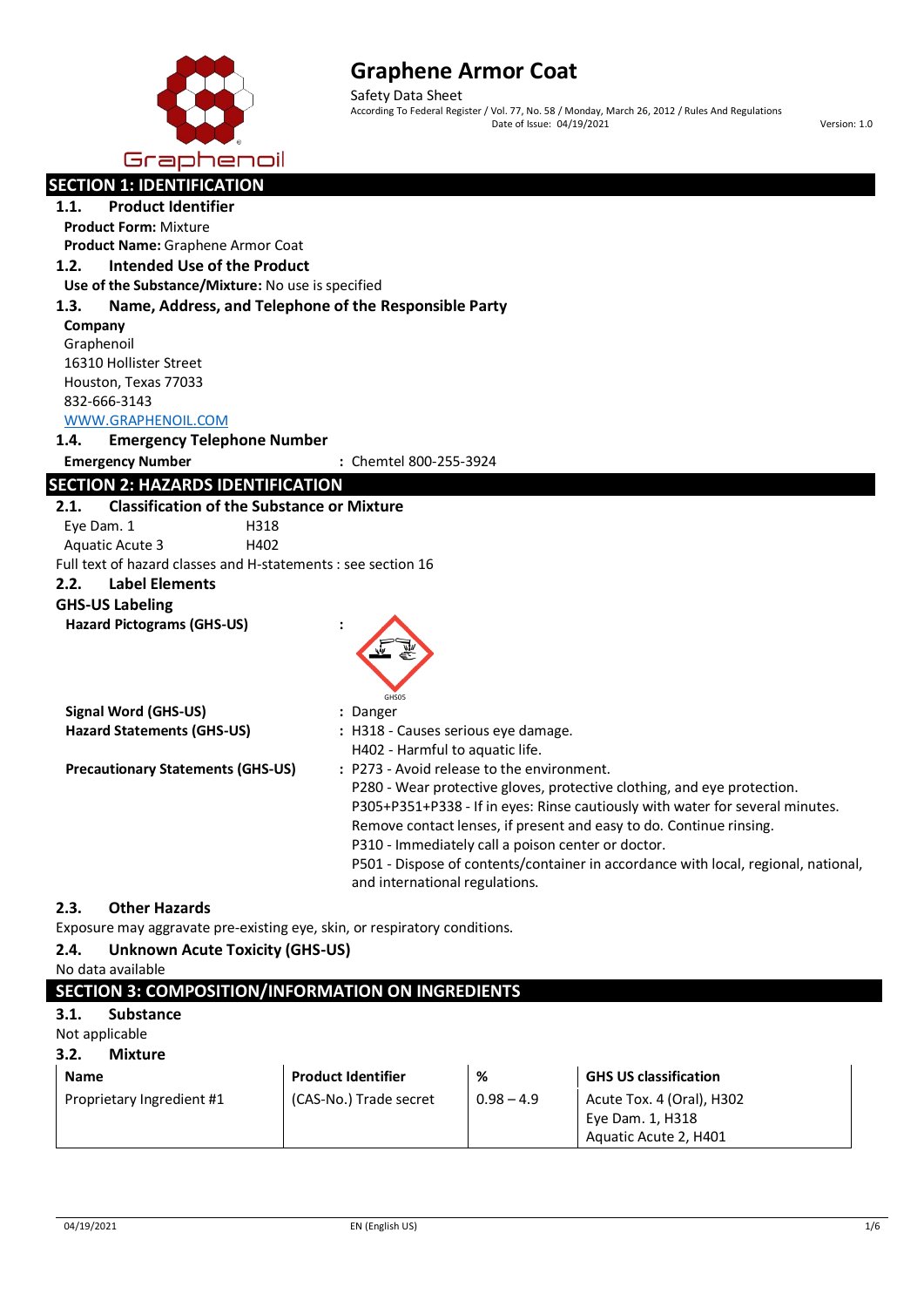Safety Data Sheet

According to Federal Register / Vol. 77, No. 58 / Monday, March 26, 2012 / Rules and Regulations

| Proprietary Ingredient #2 | (CAS-No.) Trade secret | $0.98 - 4.9$ | Flam. Lig. 4, H227                     |
|---------------------------|------------------------|--------------|----------------------------------------|
|                           |                        |              | Acute Tox. 4 (Oral), H302              |
|                           |                        |              | Acute Tox. 3 (Dermal), H311            |
|                           |                        |              | Acute Tox. 3 (Inhalation: vapor), H331 |
|                           |                        |              | <b>Skin Irrit. 2, H315</b>             |
|                           |                        |              | Eye Irrit. 2A, H319                    |

Full text of H-phrases: see section 16

The specific chemical identity and/or exact percentage of composition have been withheld as a trade secret [29 CFR 1910.1200]. **SECTION 4: FIRST AID MEASURES**

**4.1. Description of First-aid Measures**

**First-aid Measures General:** Never give anything by mouth to an unconscious person. If you feel unwell, seek medical advice (show the label where possible).

**First-aid Measures After Inhalation:** When symptoms occur: go into open air and ventilate suspected area. Obtain medical attention if breathing difficulty persists.

**First-aid Measures After Skin Contact:** Remove contaminated clothing. Immediately drench affected area with water for at least 15 minutes. Obtain medical attention if irritation develops or persists.

**First-aid Measures After Eye Contact:** Immediately rinse with water for at least 30 minutes. Remove contact lenses, if present and easy to do. Continue rinsing. Get immediate medical advice/attention.

**First-aid Measures After Ingestion:** Rinse mouth. Do NOT induce vomiting. Obtain medical attention.

#### **4.2. Most Important Symptoms and Effects Both Acute and Delayed**

**Symptoms/Injuries:** Causes serious eye damage.

**Symptoms/Injuries After Inhalation:** Prolonged exposure may cause irritation.

**Symptoms/Injuries After Skin Contact:** Prolonged exposure may cause skin irritation.

**Symptoms/Injuries After Eye Contact:** Causes permanent damage to the cornea, iris, or conjunctiva.

**Symptoms/Injuries After Ingestion:** Ingestion may cause adverse effects.

**Chronic Symptoms:** None expected under normal conditions of use.

#### **4.3. Indication of Any Immediate Medical Attention and Special Treatment Needed**

If exposed or concerned, get medical advice and attention. If medical advice is needed, have product container or label at hand.

#### **SECTION 5: FIRE-FIGHTING MEASURES**

#### **5.1. Extinguishing Media**

Suitable Extinguishing Media: Water spray, fog, carbon dioxide (CO<sub>2</sub>), alcohol-resistant foam, or dry chemical.

**Unsuitable Extinguishing Media:** Do not use a heavy water stream. Use of heavy stream of water may spread fire.

### **5.2. Special Hazards Arising From the Substance or Mixture**

**Fire Hazard:** Not considered flammable but may burn at high temperatures. **Explosion Hazard:** Product is not explosive.

**Reactivity:** Hazardous reactions will not occur under normal conditions.

#### **5.3. Advice for Firefighters**

**Precautionary Measures Fire:** Exercise caution when fighting any chemical fire.

**Firefighting Instructions:** Use water spray or fog for cooling exposed containers.

**Protection During Firefighting:** Do not enter fire area without proper protective equipment, including respiratory protection. Hazardous Combustion Products: Carbon oxides (CO, CO<sub>2</sub>). Sulfur oxides.

**Other Information:** Do not allow run-off from fire fighting to enter drains or water courses.

# **SECTION 6: ACCIDENTAL RELEASE MEASURES**

## **6.1. Personal Precautions, Protective Equipment and Emergency Procedures**

**General Measures:** Do not breathe vapor, mist or spray. Do not get in eyes, on skin, or on clothing.

## **6.1.1. For Non-Emergency Personnel**

**Protective Equipment:** Use appropriate personal protective equipment (PPE).

**Emergency Procedures:** Evacuate unnecessary personnel.

### **6.1.2. For Emergency Personnel**

**Protective Equipment:** Equip cleanup crew with proper protection.

**Emergency Procedures:** Upon arrival at the scene, a first responder is expected to recognize the presence of dangerous goods, protect oneself and the public, secure the area, and call for the assistance of trained personnel as soon as conditions permit. Ventilate area.

## **6.2. Environmental Precautions**

Prevent entry to sewers and public waters. Avoid release to the environment.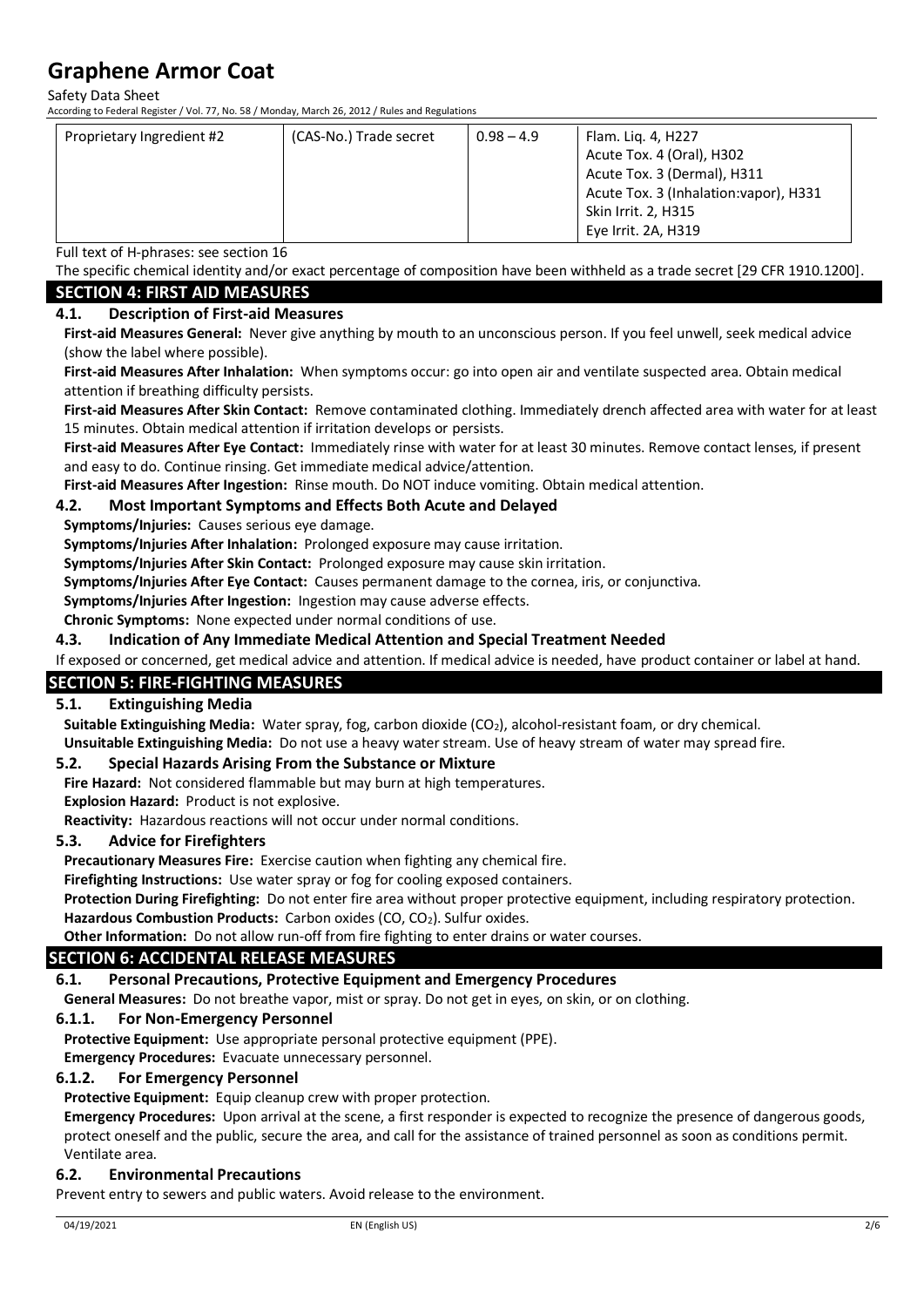Safety Data Sheet

According to Federal Register / Vol. 77, No. 58 / Monday, March 26, 2012 / Rules and Regulations

#### **6.3. Methods and Materials for Containment and Cleaning Up**

**For Containment:** Contain any spills with dikes or absorbents to prevent migration and entry into sewers or streams. **Methods for Cleaning Up:** Clean up spills immediately and dispose of waste safely. Transfer spilled material to a suitable container for disposal. Contact competent authorities after a spill.

#### **6.4. Reference to Other Sections**

See Section 8 for exposure controls and personal protection and Section 13 for disposal considerations.

#### **SECTION 7: HANDLING AND STORAGE**

#### **7.1. Precautions for Safe Handling**

**Precautions for Safe Handling:** Wash hands and other exposed areas with mild soap and water before eating, drinking or smoking and when leaving work. Avoid breathing vapors, mist, spray. Do not get in eves, on skin, or on clothing.

**Hygiene Measures:** Handle in accordance with good industrial hygiene and safety procedures.

#### **7.2. Conditions for Safe Storage, Including Any Incompatibilities**

**Technical Measures:** Comply with applicable regulations.

**Storage Conditions:** Keep container closed when not in use. Store in a dry, cool place. Keep/Store away from direct sunlight, extremely high or low temperatures and incompatible materials.

**Incompatible Materials:** Strong acids, strong bases, strong oxidizers. Halogens.

#### **7.3. Specific End Use(s)**

No use is specified

### **SECTION 8: EXPOSURE CONTROLS/PERSONAL PROTECTION**

#### **8.1. Control Parameters**

For substances listed in section 3 that are not listed here, there are no established exposure limits from the manufacturer, supplier, importer, or the appropriate advisory agency including: ACGIH (TLV), AIHA (WEEL), NIOSH (REL), or OSHA (PEL).

| <b>Proprietary Ingredient #2</b> |                                |                                                                   |
|----------------------------------|--------------------------------|-------------------------------------------------------------------|
| <b>USA ACGIH</b>                 | ACGIH OEL TWA [ppm]            | 20 ppm                                                            |
| <b>USA ACGIH</b>                 | <b>ACGIH chemical category</b> | Confirmed Animal Carcinogen with Unknown Relevance to Humans      |
| <b>USA ACGIH</b>                 | BEI (BLV)                      | 200 mg/g Kreatinin Parameter: Butoxyacetic acid with hydrolysis - |
|                                  |                                | Medium: urine - Sampling time: end of shift                       |
| <b>USA NIOSH</b>                 | NIOSH REL (TWA)                | 24 mg/m <sup>3</sup>                                              |
| <b>USA NIOSH</b>                 | NIOSH REL TWA [ppm]            | 5 ppm                                                             |
| <b>USA IDLH</b>                  | IDLH [ppm]                     | 700 ppm                                                           |
| <b>USA OSHA</b>                  | OSHA PEL (TWA) [1]             | 240 mg/m <sup>3</sup>                                             |
| <b>USA OSHA</b>                  | OSHA PEL (TWA) [2]             | 50 ppm                                                            |
| <b>USA OSHA</b>                  | Limit value category (OSHA)    | prevent or reduce skin absorption                                 |

#### **8.2. Exposure Controls**

**Personal Protective Equipment :** Gloves. Protective clothing. Protective goggles.

- **Appropriate Engineering Controls :** Ensure adequate ventilation, especially in confined areas. Ensure all national/local regulations are observed. Emergency eye wash fountains and safety showers should be available in the immediate vicinity of any potential exposure.
	-
- **Hand Protection :** Wear protective gloves. **Eye and Face Protection :** Chemical safety goggles.
- **Materials for Protective Clothing :** Chemically resistant materials and fabrics.
	-
	-
- **Skin and Body Protection :** Wear suitable protective clothing.
- **Respiratory Protection :** If exposure limits are exceeded or irritation is experienced, approved respiratory protection should be worn. In case of inadequate ventilation, oxygen deficient atmosphere, or where exposure levels are not known wear approved respiratory protection.

**Other Information :** When using, do not eat, drink or smoke.

### **SECTION 9: PHYSICAL AND CHEMICAL PROPERTIES**

**9.1. Information on Basic Physical and Chemical Properties Physical State :** Liquid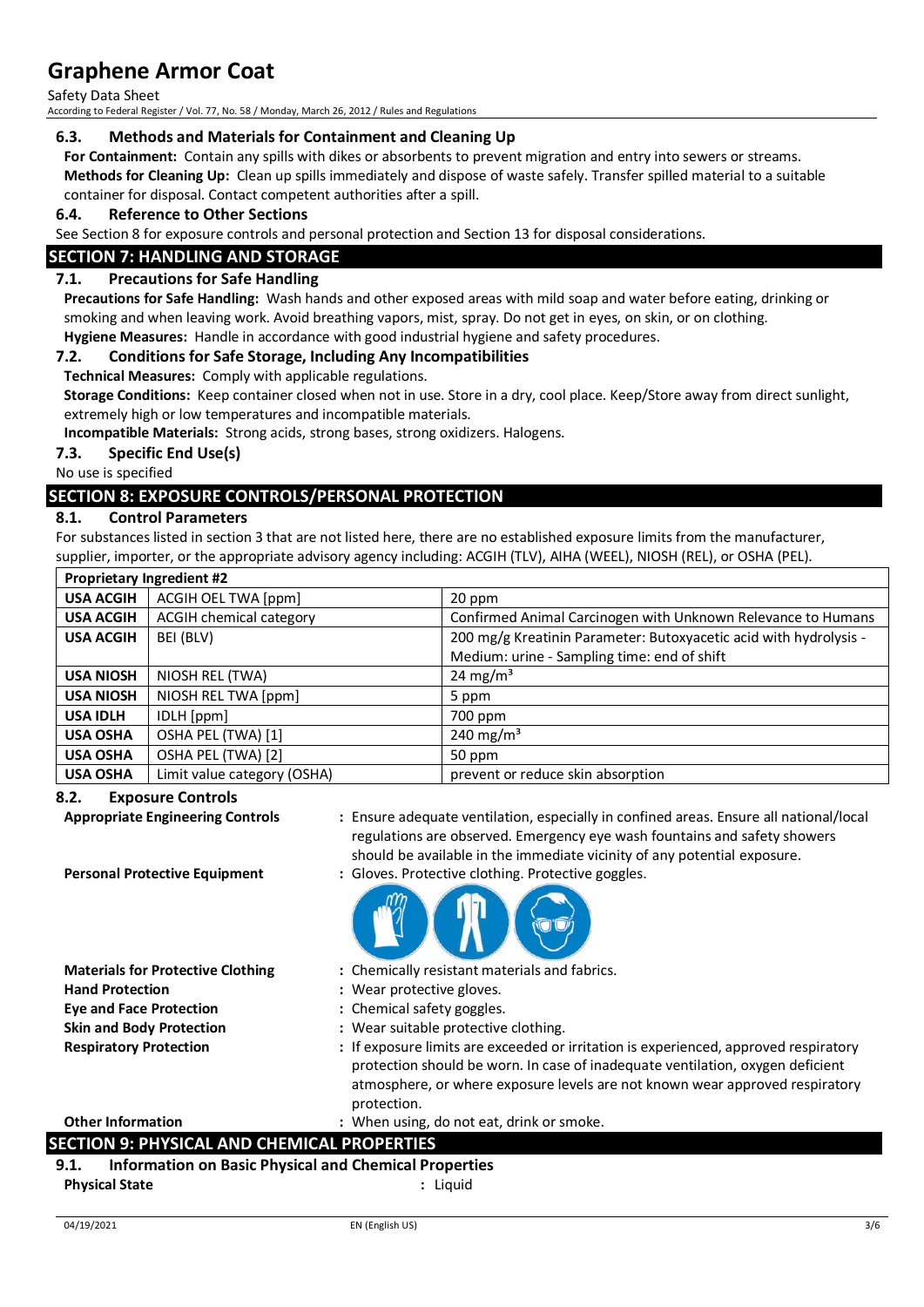#### Safety Data Sheet

According to Federal Register / Vol. 77, No. 58 / Monday, March 26, 2012 / Rules and Regulations

| Appearance                                    | : No data available |
|-----------------------------------------------|---------------------|
| Odor                                          | : No data available |
| <b>Odor Threshold</b>                         | : No data available |
| рH                                            | : No data available |
| <b>Evaporation Rate</b>                       | : No data available |
| <b>Melting Point</b>                          | : No data available |
| <b>Freezing Point</b>                         | : No data available |
| <b>Boiling Point</b>                          | : No data available |
| <b>Flash Point</b>                            | : No data available |
| <b>Auto-ignition Temperature</b>              | : No data available |
| <b>Decomposition Temperature</b>              | : No data available |
| Flammability (solid, gas)                     | : Not applicable    |
| <b>Vapor Pressure</b>                         | : No data available |
| <b>Relative Vapor Density at 20°C</b>         | : No data available |
| <b>Relative Density</b>                       | : No data available |
| Solubility                                    | : No data available |
| <b>Partition Coefficient: N-Octanol/Water</b> | : No data available |
| <b>Viscosity</b>                              | : No data available |
|                                               |                     |

**9.2. Other Information** No additional information available

### **SECTION 10: STABILITY AND REACTIVITY**

**10.1. Reactivity:** Hazardous reactions will not occur under normal conditions.

**10.2. Chemical Stability:** Stable under recommended handling and storage conditions (see section 7).

**10.3. Possibility of Hazardous Reactions:** Hazardous polymerization will not occur.

**10.4. Conditions to Avoid:** Direct sunlight, extremely high or low temperatures, and incompatible materials.

**10.5. Incompatible Materials:** Strong acids, strong bases, strong oxidizers. Halogens.

**10.6. Hazardous Decomposition Products:** None expected under normal conditions of use.

### **SECTION 11: TOXICOLOGICAL INFORMATION**

**11.1. Information on Toxicological Effects**

**Acute Toxicity (Oral):** Not classified **Acute Toxicity (Dermal):** Not classified

**Acute Toxicity (Inhalation):** Not classified

| <b>Proprietary Ingredient #1</b> |                       |
|----------------------------------|-----------------------|
| LD50 Oral Rat                    | 1400 mg/kg            |
| <b>LD50 Dermal Rat</b>           | $>$ 2000 mg/kg        |
| <b>Proprietary Ingredient #2</b> |                       |
| LD50 Oral Rat                    | 470 mg/kg             |
| <b>LD50 Dermal Rabbit</b>        | 435 mg/kg             |
| <b>LC50 Inhalation Rat</b>       | $2.2 \text{ mg/l/4h}$ |
| <b>LC50 Inhalation Rat</b>       | 486 ppm/4h            |

**Skin Corrosion/Irritation:** Not classified

**Serious Eye Damage/Irritation:** Causes serious eye damage.

**Respiratory or Skin Sensitization:** Not classified

**Germ Cell Mutagenicity:** Not classified

**Carcinogenicity:** Not classified

**Proprietary Ingredient #2**

**IARC group** 3

**Reproductive Toxicity:** Not classified

**Specific Target Organ Toxicity (Single Exposure):** Not classified

**Specific Target Organ Toxicity (Repeated Exposure):** Not classified

**Aspiration Hazard:** Not classified

**Symptoms/Injuries After Inhalation:** Prolonged exposure may cause irritation.

**Symptoms/Injuries After Skin Contact:** Prolonged exposure may cause skin irritation.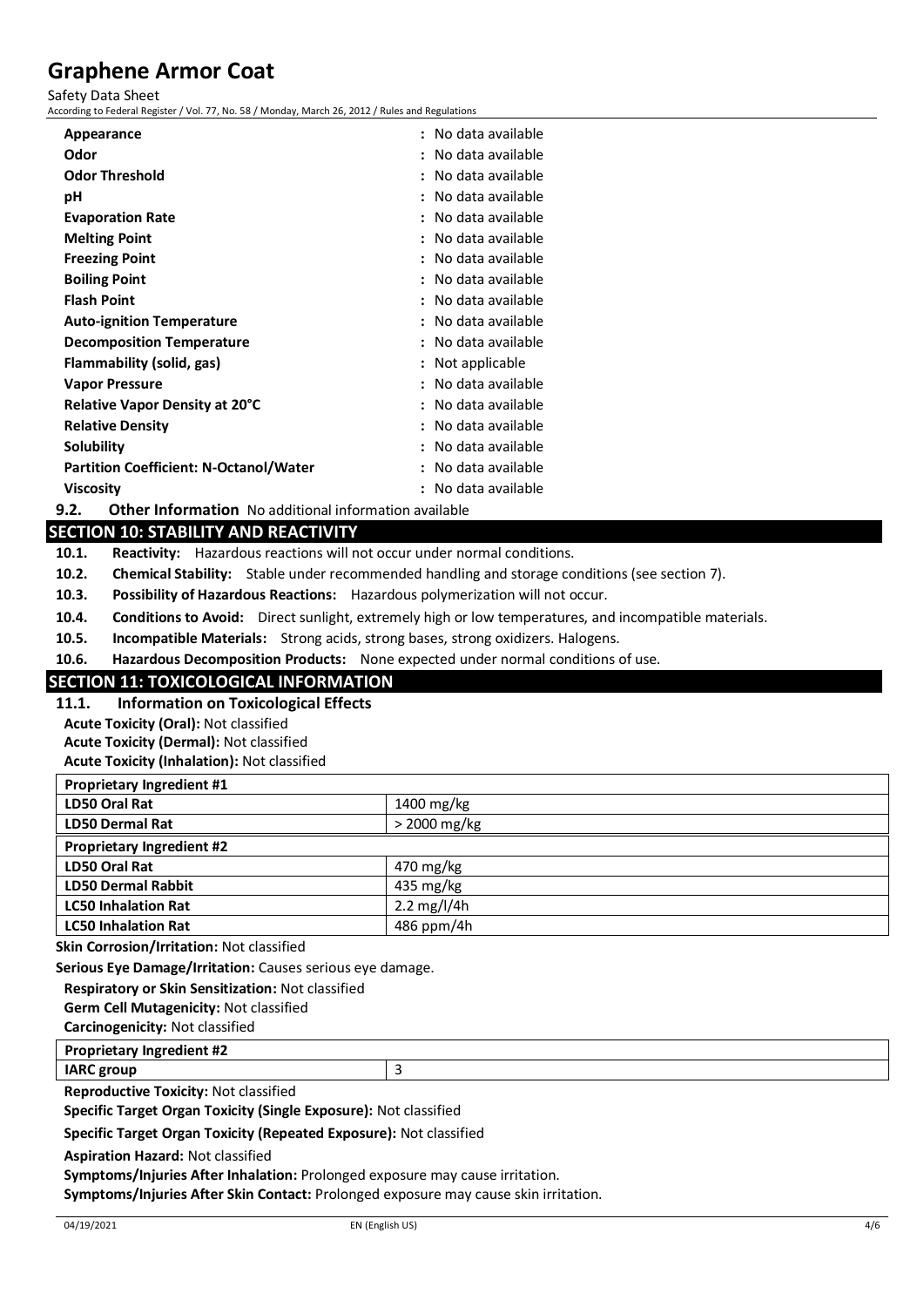Safety Data Sheet

According to Federal Register / Vol. 77, No. 58 / Monday, March 26, 2012 / Rules and Regulations

**Symptoms/Injuries After Eye Contact:** Causes permanent damage to the cornea, iris, or conjunctiva.

**Symptoms/Injuries After Ingestion:** Ingestion may cause adverse effects.

**Chronic Symptoms:** None expected under normal conditions of use.

## **SECTION 12: ECOLOGICAL INFORMATION 12.1. Toxicity Ecology - General :** Harmful to aquatic life. **Proprietary Ingredient #1 LC50 Fish 1 6 – 12 mg/l (Exposure time : 96 h - Species: Pimephales promelas) EC50 - Crustacea [1]** 2.217 – 3.523 mg/l (Exposure time: 48 h - Species: Daphnia magna) **Proprietary Ingredient #2 LC50 Fish 1** 1490 mg/l (Exposure time: 96 h - Species: Lepomis macrochirus [static]) **EC50 - Crustacea [1]** 1000 mg/l (Exposure time: 48 h - Species: Daphnia magna) **LC50 Fish 2** 2950 mg/l (Exposure time: 96 h - Species: Lepomis macrochirus) **12.2. Persistence and Degradability Rhino Coat Persistence and Degradability Not established.** Not established. **12.3. Bioaccumulative Potential Rhino Coat Bioaccumulative Potential** Not established. **Proprietary Ingredient #2 Partition coefficient n-octanol/water (Log Pow)** 0.81 (at 25 °C) **12.4. Mobility in Soil** No additional information available **12.5. Other Adverse Effects Other Information :** Avoid release to the environment. **SECTION 13: DISPOSAL CONSIDERATIONS 13.1. Waste Treatment Methods Waste Disposal Recommendations:** Dispose of contents/container in accordance with local, regional, national, and international regulations. **Additional Information:** Container may remain hazardous when empty. Continue to observe all precautions. **Ecology - Waste Materials:** Avoid release to the environment. This material is hazardous to the aquatic environment. Keep out of sewers and waterways. **SECTION 14: TRANSPORT INFORMATION** The shipping description(s) stated herein were prepared in accordance with certain assumptions at the time the SDS was authored, and can vary based on a number of variables that may or may not have been known at the time the SDS was issued. **14.1.** In Accordance with DOT Not regulated for transport **14.2. In Accordance with IMDG** Not regulated for transport 14.3. In Accordance with IATA Not regulated for transport **SECTION 15: REGULATORY INFORMATION 15.1. US Federal Regulations Rhino Coat SARA Section 311/312 Hazard Classes** Health hazard - Serious eye damage or eye irritation **Proprietary Ingredient #1** Listed on the United States TSCA (Toxic Substances Control Act) inventory

**EPA TSCA Regulatory Flag EPA TSCA Regulatory Flag XU** - XU - XU - indicates a substance exempt from reporting under the

Chemical Data Reporting Rule, (40 CFR 711).

Listed on the United States TSCA (Toxic Substances Control Act) inventory

#### **15.2. US State Regulations**

#### **Proprietary Ingredient #2**